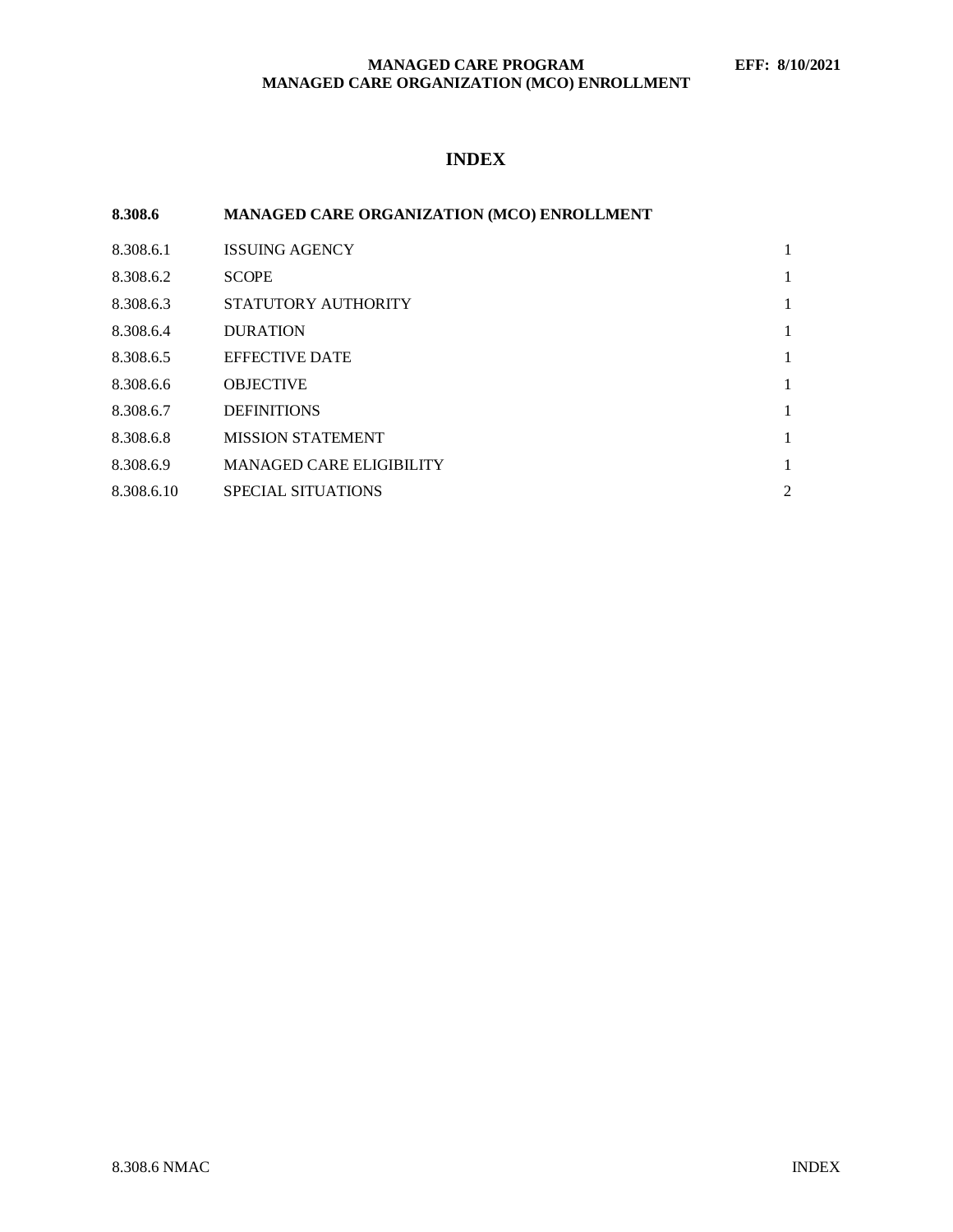# **MANAGED CARE PROGRAM EFF: 8/10/2021 MANAGED CARE ORGANIZATION (MCO) ENROLLMENT**

### **TITLE 8 SOCIAL SERVICES CHAPTER 308 MANAGED CARE PROGRAM MANAGED CARE ORGANIZATION (MCO) ENROLLMENT**

<span id="page-1-0"></span>**8.308.6.1 ISSUING AGENCY:** New Mexico Human Services Department (HSD). [8.308.6.1 NMAC - Rp, 8.308.6.1 NMAC, 5/1/2018]

<span id="page-1-1"></span>**8.308.6.2 SCOPE:** This rule applies to the general public. [8.308.6.2 NMAC - Rp, 8.308.6.2 NMAC, 5/1/2018]

<span id="page-1-2"></span>**8.308.6.3 STATUTORY AUTHORITY:** The New Mexico medicaid program and other health care programs are administered pursuant to regulations promulgated by the federal department of health and human services under Title XIX of the Social Security Act as amended or by state statute. See Section 27-1-12 et seq., NMSA 1978.

[8.308.6.3 NMAC - Rp, 8.308.6.3 NMAC, 5/1/2018]

<span id="page-1-3"></span>**8.308.6.4 DURATION:** Permanent. [8.308.6.4 NMAC - Rp, 8.308.6.4 NMAC, 5/1/2018]

<span id="page-1-4"></span>**8.308.6.5 EFFECTIVE DATE:** May 1, 2018, unless a later date is cited at the end of a section. [8.308.6.5 NMAC - Rp, 8.308.6.5 NMAC, 5/1/2018]

<span id="page-1-5"></span>**8.308.6.6 OBJECTIVE:** The objective of this rule is to provide instructions for the service portion of the New Mexico medical assistance programs.

[8.308.6.6 NMAC - Rp, 8.308.6.6 NMAC, 5/1/2018]

# <span id="page-1-6"></span>**8.308.6.7 DEFINITIONS:** [**RESERVED**]

<span id="page-1-7"></span>**8.308.6.8 MISSION STATEMENT:** To transform lives. Working with our partners, we design and deliver innovative, high quality health and human services that improve the security and promote independence for New Mexicans in their communities.

[8.308.6.8 NMAC - Rp, 8.308.6.8 NMAC, 5/1/2018; A, 8/10/2021]

# <span id="page-1-8"></span>**8.308.6.9 MANAGED CARE ELIGIBILITY:**

**A.** General requirements: HSD determines eligibility for medicaid. An eligible recipient is required to participate in a HSD managed care program unless specifically excluded as listed below. Enrollment in a particular managed care organization (MCO) will be according to the eligible recipient's selection of a MCO at the time of application for eligibility, or during other permitted selection periods, or as assigned by HSD, if the eligible recipient makes no selection.

**B.** The following eligible recipients, as established by their eligibility category, are excluded from managed care enrollment:

- (1) qualified medicare beneficiaries (QMB)-only recipients;<br>(2) specified low income medicare beneficiaries (SLIMB) or
- **(2)** specified low income medicare beneficiaries (SLIMB) only;
- **(3)** qualified individuals;
- **(4)** qualified disabled working individuals;
- **(5)** refugees;
- **(6)** participants in the program of all inclusive care for the elderly (PACE);
- **(7)** children and adolescents in out-of-state foster care or adoption placements;
- **(8)** family planning-only eligible recipients and;
- **(9)** residents in an intermediate care facility for individuals with intellectual disabilities

(ICF/IID).

**C.** Native Americans may opt into managed care. If a Native American is dually eligible or in need of long-term care services, he or she is required to enroll in a MCO.

**D.** For those individuals who are not otherwise eligible for medicaid and who meet the financial and medical criteria established by HSD, HSD or its authorized agent may further determine eligibility for managed care enrollment through a waiver allocation process contingent upon available funding and enrollment capacity.